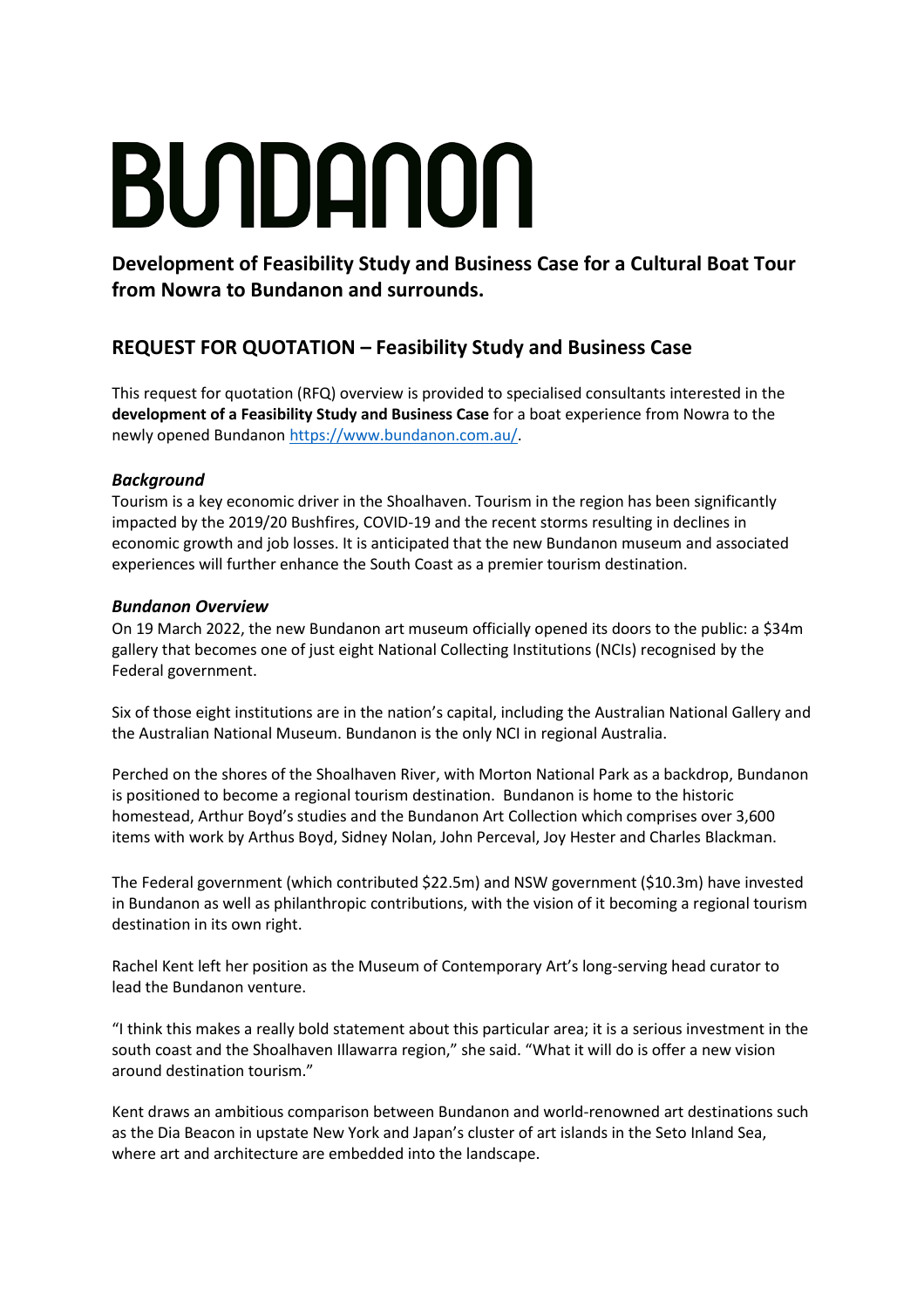Extracts from - [https://www.theguardian.com/culture/2022/feb/17/bundanon-art-museum-arthur](https://www.theguardian.com/culture/2022/feb/17/bundanon-art-museum-arthur-boyds-estate-reimagined-in-architectural-feat)[boyds-estate-reimagined-in-architectural-feat](https://www.theguardian.com/culture/2022/feb/17/bundanon-art-museum-arthur-boyds-estate-reimagined-in-architectural-feat)

#### *Project Summary and Desired Outcome*

Bundanon Trust, in partnership with Regional NSW, Destination Sydney Surrounds South and Shoalhaven City Council requires consultancy services to develop a Feasibility Study and Business Case (including recommendations on business structure) to inform an EOI process for a commercial operation for a ferry service from Nowra to Bundanon.

There is one long road into Bundanon that can create a bottleneck. Due to predicted high levels of visitation, there is a recognised opportunity to run a ferry service from Nowra to Bundanon. This option will not only take pressure off road infrastructure and on-site carparking but also give visitors a different tourism experience. The opportunity to run from Nowra to Bundanon as well as incorporate tours from Bundanon should be explored as part of this project.

It is proposed the boat tour will:

- Provide an alternative entry and exit route to Bundanon
- Provide visitors with a cultural tour of the river and country
- Enable Aboriginal businesses to share their culture with visitors
- Result in job creation and economic growth for the region
- Result in visitor economy growth to the region and to Bundanon

#### *Project scope*

This project will include but is not limited to:

- Stage 1: Desktop review of domestic and international best practice case-studies
- Stage 2: Stakeholder consultation
- Stage 3: Development of a business case and feasibility

A broad outline of each stage is outlined below. Further detail will be provided upon commencement of the contract.

#### Stage 1: Desktop review

Conduct a desktop review of domestic and international case studies of approaches for delivering and operating the boat tour. Identify best practice and what could be suitable in the Shoalhaven. This includes First Nations owned and or operated business models.

The desktop review will also be required to include information regarding the regulatory environment under which the ferry would be required to operate, including approvals and licences.

#### Stage 2: Stakeholder consultation

Consult with relevant stakeholders as agreed in inception meeting.

Stage 3: Feasibility study and business case development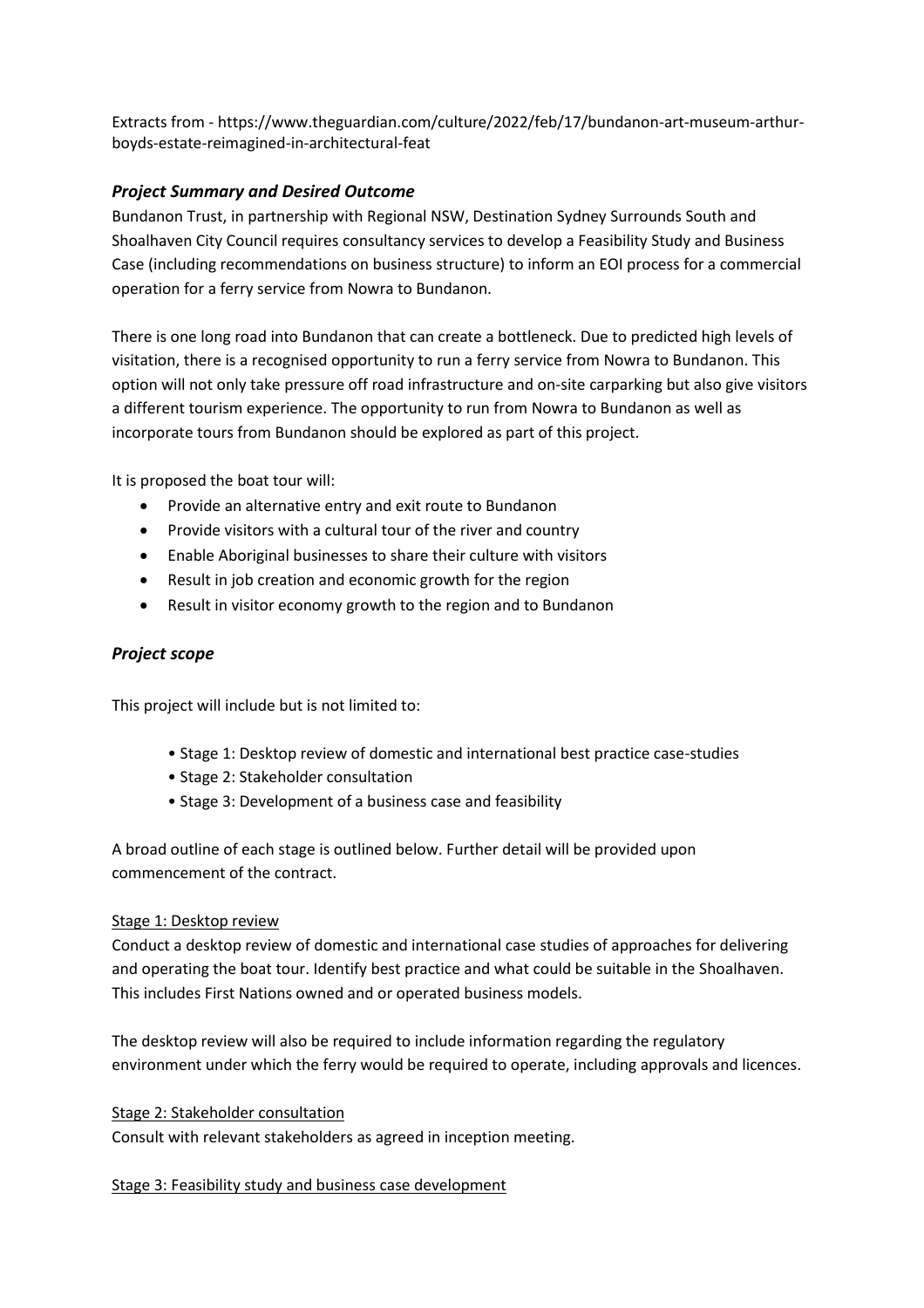Develop a final feasibility study and business case.

- The business case will be informed by the findings of the desktop review and stakeholder consultations
- The business case will include:
	- o Rationale for investment

o Feasibility of and options to run a boat tour including regulatory and legal requirements such as licensing, boat sizes, maximum number of people on boat, approvals to run tours on public waterways, frequency of trips, number of passengers, cost per trip and other possible river experiences.

- Implementations and operational plan
	- o Proposed costs
	- o Industry, community, and stakeholder support
	- o Risks

#### Supporting information

Extensive visitation predictions and data will be provided.

#### *Requirements, Timeframe and Milestone Payments*

The deliverables required are to be delivered in digital format via email to the Project Control Group (PCG). The deliverables are detailed below, please provide estimated delivery dates as part of the proposal.

The contractor must meet with the PCG at the commencement of the contract for an inception meeting. The contractor must provide project updates to the PCG on a weekly basis or as otherwise determined by the PCG.

The contractor is required to keep the PCG informed of progress, status of works and deliverables, and completions of key milestones and deliverables over the course of the work.

Formal reporting should occur at full completion of the draft business case, via a presentation to the PCG and other identified stakeholders, describing the process of the work, contents of the deliverables and key findings/recommendations.

The schedule of milestone payments is conditional upon the satisfactory acceptance of deliverables by the PCG.

Delivery period for the project is approximately 4 weeks, with a desired project completion of early May 2022.

#### *Budget*

Between \$6,000 - \$10,000 (excluding GST) will be available for the Project Consultant, which is the allocation for this RFQ.

As a non-for-profit organisation (with support from both State and Federal Government) Bundanon's preference will be given to in-kind services if available.